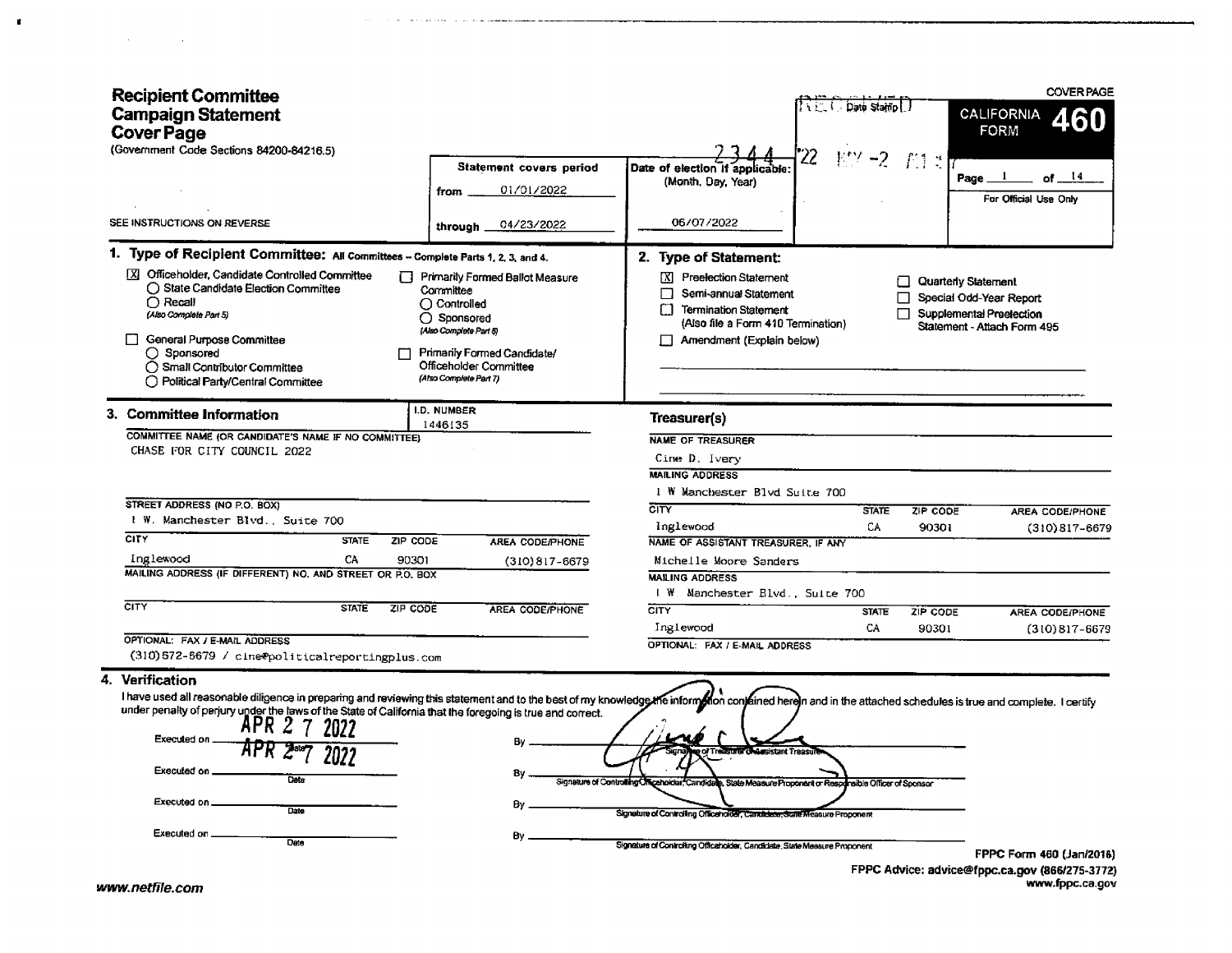

# 5, Officeholder or candidate Controlled Committee 6. Primarily Formed Ballot Measure Committee

|  | NAME OF OFFICEHOLDER OR CANDIDATE |
|--|-----------------------------------|
|  |                                   |

### Cassandra Chase

| OFFICE SOUGHT OR HELD (INCLUDE LOCATION AND DISTRICT NUMBER IF APPLICABLE)<br>City Council Member City of Lakewood District 5 |           |              |       | BALLOT NO. OR LETTER                        | <b>JURISDICTION</b> |
|-------------------------------------------------------------------------------------------------------------------------------|-----------|--------------|-------|---------------------------------------------|---------------------|
| RESIDENTIAL/BUSINESS ADDRESS (NO. AND STREET)                                                                                 | CITY      | <b>STATE</b> | ΖP    |                                             |                     |
| 1 W. Manchester Blvd., Suite 700                                                                                              | Inglewood | CA           | 90301 | Identify the controlling officeholder, cand |                     |

Related Committees Not Included in this Statement: List any committees<br>not included in this statement that are controlled by you or are primarily formed to receive<br>contributions or make expenditures on behalf of your candi

| <b>COMMITTEE NAME</b>                   |                                                          | I.D. NUMBER                                             |                                                                                                                                                     |                                            |                                     |
|-----------------------------------------|----------------------------------------------------------|---------------------------------------------------------|-----------------------------------------------------------------------------------------------------------------------------------------------------|--------------------------------------------|-------------------------------------|
| <b>NAME OF TREASURER</b>                |                                                          | <b>CONTROLLED COMMITTEE?</b><br>$\Box$ Yes<br>$\Box$ No | 7. Primarily Formed Candidate/Officeholder Committee List names of<br>officeholder(s) or candidate(s) for which this committee is primarily formed. |                                            |                                     |
| <b>COMMITTEE ADDRESS</b><br><b>CITY</b> | STREET ADDRESS (NO P.O. BOX)<br><b>STATE</b><br>ZIP CODE |                                                         | NAME OF OFFICEHOLDER OR CANDIDATE                                                                                                                   | OFFICE SOUGHT OR HELD                      | $\Box$ SUPPO<br>$\Box$ OPPOS        |
| <b>COMMITTEE NAME</b>                   |                                                          | AREA CODE/PHONE<br>I.D. NUMBER                          | NAME OF OFFICEHOLDER OR CANDIDATE                                                                                                                   | OFFICE SOUGHT OR HELD                      | _] SUPPOI<br>□ OPPOSE               |
| NAME OF TREASURER                       |                                                          | <b>CONTROLLED COMMITTEE?</b>                            | NAME OF OFFICEHOLDER OR CANDIDATE                                                                                                                   | OFFICE SOUGHT OR HELD                      | $\sqcap$ SUPPO!<br>$\square$ OPPOSI |
| <b>COMMITTEE ADDRESS</b>                | STREET ADDRESS (NO P.O. BOX)                             | Π YES<br>$\Box$ NO                                      | NAME OF OFFICEHOLDER OR CANDIDATE                                                                                                                   | OFFICE SOUGHT OR HELD                      | <b>SUPPOI</b><br><b>୮ ା</b> ଠPPOSI  |
| CITY                                    | <b>STATE</b><br>ZIP CODE                                 | AREA CODE/PHONE                                         |                                                                                                                                                     | Affach confinitation choose it cooperation |                                     |

| NAME OF BALLOT MEASURE      |                     |                          |
|-----------------------------|---------------------|--------------------------|
| <b>BALLOT NO. OR LETTER</b> | <b>JURISDICTION</b> | SUPPORT<br><b>OPPOSE</b> |

Identify the controlling officeholder, candidate, or state measure proponent, if any.

NAME OF OFFICEHOLDER, CANDIDATE, OR PROPONENT

| PFFICE SOUGHT OR HELD | I DISTRICT NO. IF ANY |
|-----------------------|-----------------------|
|                       |                       |

|                          |                                       |                                                                              |                                                                                                                                                  | <b>SUPPORT</b><br>$\Box$ Oppose |
|--------------------------|---------------------------------------|------------------------------------------------------------------------------|--------------------------------------------------------------------------------------------------------------------------------------------------|---------------------------------|
|                          |                                       |                                                                              | OFFICE SOUGHT OR HELD                                                                                                                            | <b>SUPPORT</b><br>OPPOSE        |
|                          |                                       |                                                                              | OFFICE SOUGHT OR HELD                                                                                                                            | <b>SUPPORT</b><br><b>OPPOSE</b> |
| -1<br>RESS (NO P.O. BOX) | п<br><b>NO</b>                        |                                                                              | OFFICE SOUGHT OR HELD                                                                                                                            | <b>SUPPORT</b><br><b>OPPOSE</b> |
|                          | RESS (NO P.O. BOX)<br><b>ZIP CODE</b> | AREA CODE/PHONE<br>I.D. NUMBER<br><b>CONTROLLED COMMITTEE?</b><br><b>YES</b> | NAME OF OFFICEHOLDER OR CANDIDATE<br>NAME OF OFFICEHOLDER OR CANDIDATE<br>NAME OF OFFICEHOLDER OR CANDIDATE<br>NAME OF OFFICEHOLDER OR CANDIDATE | OFFICE SOUGHT OR HELD           |

Attach continuation sheets if necessary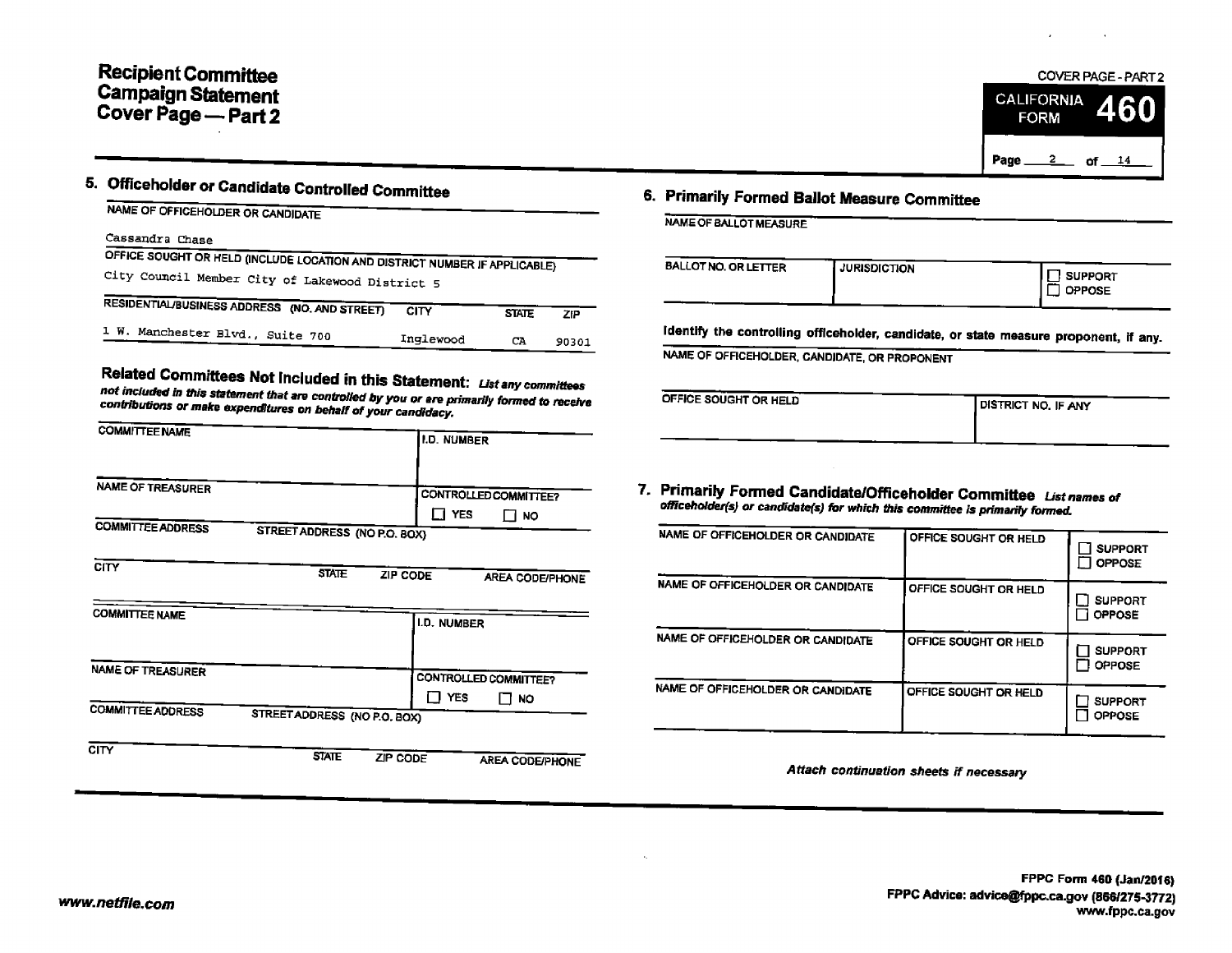| <b>Campaign Disclosure Statement</b>                          |      |                                                                   |  |                                                                                        |                  |                                            | <b>SUMMARY PAGE</b>                                                                  |
|---------------------------------------------------------------|------|-------------------------------------------------------------------|--|----------------------------------------------------------------------------------------|------------------|--------------------------------------------|--------------------------------------------------------------------------------------|
| <b>Summary Page</b>                                           |      | Amounts may be rounded<br>to whole dollars.                       |  |                                                                                        |                  | Statement covers period                    | CALIFORNIA 460                                                                       |
|                                                               |      |                                                                   |  |                                                                                        | from __          | 01/01/2022                                 | <b>FORM</b>                                                                          |
| SEE INSTRUCTIONS ON REVERSE                                   |      |                                                                   |  |                                                                                        | through $\equiv$ | 04/23/2022                                 | Page $3$ of $14$                                                                     |
| <b>NAME OF FILER</b>                                          |      |                                                                   |  |                                                                                        |                  |                                            | I.D. NUMBER                                                                          |
| CHASE FOR CITY COUNCIL 2022                                   |      |                                                                   |  |                                                                                        |                  |                                            | 1446135                                                                              |
| <b>Contributions Received</b>                                 |      | Column A<br>TOTAL THIS PERIOD<br>(FROMATTACHED SCHEDULES)         |  | <b>Column B</b><br><b>CALENDAR YEAR</b><br><b>TOTALTODATE</b>                          |                  | <b>General Elections</b>                   | <b>Calendar Year Summary for Candidates</b><br>Running in Both the State Primary and |
|                                                               |      |                                                                   |  | $\frac{1}{3}$ , 916.47                                                                 |                  |                                            |                                                                                      |
|                                                               |      | 5,000.00                                                          |  |                                                                                        | 5,000.00         |                                            | 7/1 to Date<br>1/1 through 6/30                                                      |
|                                                               |      |                                                                   |  | \$ 8,916.47                                                                            |                  | 20. Contributions<br>Received              | $s$ $s$                                                                              |
|                                                               |      | 0.00                                                              |  |                                                                                        | 0.00             | 21. Expenditures                           |                                                                                      |
|                                                               |      |                                                                   |  |                                                                                        |                  | Made                                       |                                                                                      |
| <b>Expenditures Made</b>                                      |      |                                                                   |  |                                                                                        |                  | <b>Expenditure Limit Summary for State</b> |                                                                                      |
|                                                               |      |                                                                   |  |                                                                                        |                  | <b>Candidates</b>                          |                                                                                      |
|                                                               |      | 0.00                                                              |  |                                                                                        | 0.00             |                                            | 22. Cumulative Expenditures Made*                                                    |
|                                                               |      |                                                                   |  | \$ 3,459.41                                                                            |                  |                                            | (If Subject to Voluntary Expenditure Limit)                                          |
|                                                               |      |                                                                   |  |                                                                                        | 0.00             | Date of Election                           | Total to Date                                                                        |
|                                                               |      | 0.00                                                              |  | <b>Contract Contract</b>                                                               | 0.00             | (mm/dd/yy)                                 |                                                                                      |
|                                                               |      |                                                                   |  |                                                                                        |                  |                                            |                                                                                      |
| <b>Current Cash Statement</b>                                 |      |                                                                   |  |                                                                                        |                  | $\mathcal{L} = \mathcal{L} = \mathcal{L}$  | $s$ and $s$                                                                          |
| 12. Beginning Cash Balance  Previous Summary Page, Line 16 \$ |      | 0.00                                                              |  | To calculate Column B, add                                                             |                  |                                            |                                                                                      |
|                                                               |      | 8,916.47                                                          |  | amounts in Column A to the<br>corresponding amounts                                    |                  |                                            |                                                                                      |
|                                                               |      | $\mathcal{L}^{\text{max}}$ and $\mathcal{L}^{\text{max}}$<br>0.00 |  | from Column B of your last                                                             |                  | reported in Column B.                      | *Amounts in this section may be different from amounts                               |
|                                                               |      | 3,459.41                                                          |  | report. Some amounts in:<br>Column A may be negative                                   |                  |                                            |                                                                                      |
|                                                               |      |                                                                   |  | figures that should be                                                                 |                  |                                            |                                                                                      |
| If this is a termination statement. Line 16 must be zero.     |      |                                                                   |  | subtracted from previous<br>period amounts. If this is<br>the first report being filed |                  |                                            |                                                                                      |
| 17. LOAN GUARANTEES RECEIVED  Schedule B, Part 2 \$           |      | 0.00                                                              |  | for this calendar year, only<br>carry over the amounts                                 |                  |                                            |                                                                                      |
| <b>Cash Equivalents and Outstanding Debts</b>                 |      |                                                                   |  | from Lines 2, 7, and 9 (if<br>any).                                                    |                  |                                            |                                                                                      |
|                                                               | -5   | 0.00                                                              |  |                                                                                        |                  |                                            |                                                                                      |
|                                                               | - 51 | 5,000.00                                                          |  |                                                                                        |                  |                                            |                                                                                      |
|                                                               |      |                                                                   |  |                                                                                        |                  |                                            | <b>FPPC Form 460 (Jan/201)</b>                                                       |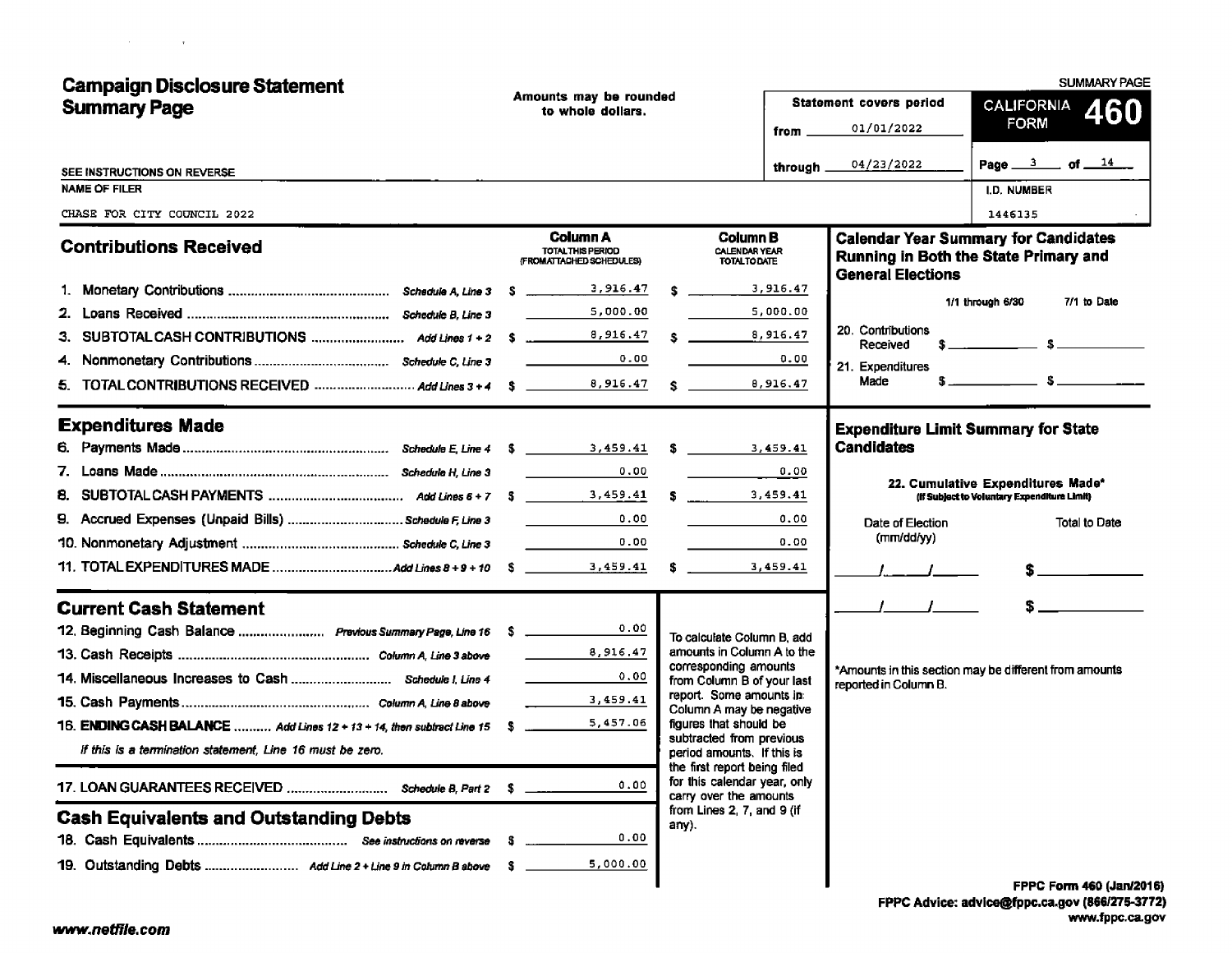| <b>Schedule A</b>                      |                                                                                                                                                                                                                                            |                                                                  |                                                                                                           |                                                                                                                    |                                                                         | <b>SCHEDULE A</b>                                                                                 |  |
|----------------------------------------|--------------------------------------------------------------------------------------------------------------------------------------------------------------------------------------------------------------------------------------------|------------------------------------------------------------------|-----------------------------------------------------------------------------------------------------------|--------------------------------------------------------------------------------------------------------------------|-------------------------------------------------------------------------|---------------------------------------------------------------------------------------------------|--|
| <b>Monetary Contributions Received</b> |                                                                                                                                                                                                                                            | Amounts may be rounded<br>to whole dollars.                      |                                                                                                           | <b>Statement covers period</b><br>01/01/2022<br>from                                                               |                                                                         | <b>CALIFORNIA</b><br>460<br><b>FORM</b>                                                           |  |
|                                        | SEE INSTRUCTIONS ON REVERSE                                                                                                                                                                                                                |                                                                  |                                                                                                           | through _04/23/2022                                                                                                |                                                                         | <u>4</u> of 14<br>Page                                                                            |  |
| <b>NAME OF FILER</b>                   |                                                                                                                                                                                                                                            |                                                                  |                                                                                                           |                                                                                                                    |                                                                         | I.D. NUMBER                                                                                       |  |
|                                        | CHASE FOR CITY COUNCIL 2022                                                                                                                                                                                                                |                                                                  |                                                                                                           |                                                                                                                    |                                                                         | 1446135                                                                                           |  |
| DATE<br><b>RECEIVED</b>                | FULL NAME, STREET ADDRESS AND ZIP CODE OF CONTRIBUTOR<br>(IF COMMITTEE, ALSO ENTER LD. NUMBER)                                                                                                                                             | <b>CONTRIBUTOR</b><br>CODE *                                     | IF AN INDIVIDUAL ENTER<br><b>OCCUPATION AND EMPLOYER</b><br>(IF SELF-EMPLOYED, ENTER NAME<br>OF BUSINESS) | <b>AMOUNT</b><br>RECEIVED THIS<br><b>PERIOD</b>                                                                    | <b>CUMULATIVE TO DATE</b><br><b>CALENDAR YEAR</b><br>(JAN. 1 - DEC. 31) | PER ELECTION<br>TO DATE<br>(IF REQUIRED)                                                          |  |
| 03/21/2022                             | Marisa Perez                                                                                                                                                                                                                               | <b>XIND</b><br>Псом<br>Потн<br>OPTY<br>$\overline{\Box}$ scc     | Board Deputy<br>Gateway Cities Council of<br>Governments                                                  | 102.90<br>Received through intermediary;<br>eFundraising Connections<br>2831 G Street #120<br>Sacramento, CA 95816 |                                                                         | 102.90                                                                                            |  |
| 03/22/2022                             | Joy Janes                                                                                                                                                                                                                                  | 図IND<br>Псом<br>⊡отн<br>$\bar{\Box}$ PTY<br>$\Box$ scc           | Retired<br>None                                                                                           | 518.45<br>Received through intermediary:<br>eFundraising Connections<br>2831 G Street #120<br>Sacramento, CA 95816 |                                                                         | 518.45                                                                                            |  |
| 04/05/2022                             | Emily Zahn                                                                                                                                                                                                                                 | <b>XIND</b><br>$\Box$ COM<br>Потн<br>$\Box$ PTY<br>$\square$ scc | Manager<br>ActBlue                                                                                        | 100.00<br>Received through intermediary:<br>eFundraising Connections<br>2831 G Street #120<br>Sacramento, CA 95816 |                                                                         | 100.00                                                                                            |  |
| 04/06/2022                             | Marissa Roy                                                                                                                                                                                                                                | <b>XIND</b><br>Псом<br>⊔отн<br>$\Box$ PTY<br>$\square$ SCC       | Attorney<br>Public Rights Project                                                                         | 103.94<br>Received through intermediary:<br>eFundraising Connections<br>2831 G Street #120<br>Sacramento, CA 95816 |                                                                         | 103.94                                                                                            |  |
| 04/10/2022                             | Lindsey Nitta                                                                                                                                                                                                                              | 区IND<br>ПСОМ<br>⊡отн<br>$\Box$ PTY<br>$\sqcap$ scc               | <b>Executive Director</b><br>CA Women Lead                                                                | 100.00<br>Received through intermediary:<br>eFundraising Connections<br>2831 G Street #120<br>Sacramento, CA 95816 |                                                                         | 100.00                                                                                            |  |
|                                        |                                                                                                                                                                                                                                            |                                                                  | <b>SUBTOTALS</b>                                                                                          | 925.29                                                                                                             |                                                                         |                                                                                                   |  |
|                                        | <b>Schedule A Summary</b><br>1. Amount received this period - itemized monetary contributions.                                                                                                                                             |                                                                  |                                                                                                           | 3,187.11                                                                                                           |                                                                         | *Contributor Codes<br>IND-Individual<br><b>COM-Recipient Committee</b><br>(other than PTY or SCC) |  |
|                                        | 2. Amount received this period – unitemized monetary contributions of less than \$100  \$<br>3. Total monetary contributions received this period.<br>(Add Lines 1 and 2. Enter here and on the Summary Page, Column A, Line 1.)  TOTAL \$ |                                                                  |                                                                                                           | 729.36<br>3,916.47                                                                                                 |                                                                         | OTH - Other (e.g., business entity)<br>PTY - Political Party<br>SCC - Small Contributor Committee |  |

 $\sim 100$ 

 $\mathcal{A}^{\pm}$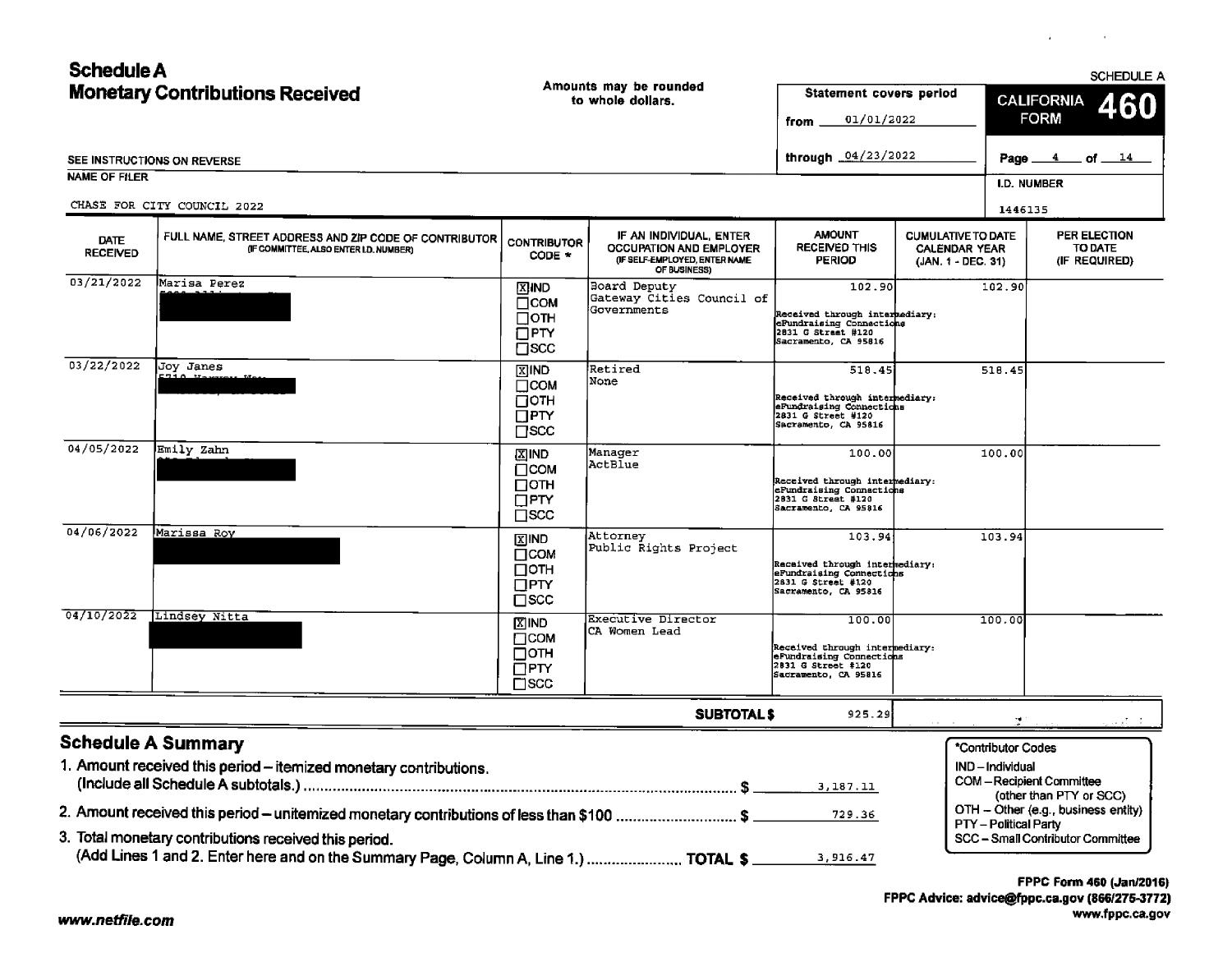| the control of the control of the con- |  |  |
|----------------------------------------|--|--|
|                                        |  |  |

# **Schedule A (Continuation Sheet)**

| <b>Monetary Contributions Received</b> |                                                                                                 | Amounts may be rounded<br>to whole dollars.                            |                                                                                                     | <b>Statement covers period</b><br>01/01/2022<br>from                                                               |                                                                         | <b>CALIFORNIA</b><br>460<br><b>FORM</b> |                                          |  |
|----------------------------------------|-------------------------------------------------------------------------------------------------|------------------------------------------------------------------------|-----------------------------------------------------------------------------------------------------|--------------------------------------------------------------------------------------------------------------------|-------------------------------------------------------------------------|-----------------------------------------|------------------------------------------|--|
|                                        |                                                                                                 |                                                                        |                                                                                                     | 04/23/2022<br>through                                                                                              |                                                                         | Page_                                   | $5$ of $14$                              |  |
| <b>NAME OF FILER</b>                   |                                                                                                 |                                                                        |                                                                                                     |                                                                                                                    |                                                                         | <b>I.D. NUMBER</b>                      |                                          |  |
|                                        | CHASE FOR CITY COUNCIL 2022                                                                     |                                                                        |                                                                                                     |                                                                                                                    |                                                                         | 1446135                                 |                                          |  |
| <b>DATE</b><br><b>RECEIVED</b>         | FULL NAME, STREET ADDRESS AND ZIP CODE OF CONTRIBUTOR<br>(IF COMMITTEE, ALSO ENTER I.D. NUMBER) | <b>CONTRIBUTOR</b><br>$CODE +$                                         | IF AN INDIVIDUAL, ENTER<br>OCCUPATION AND EMPLOYER<br>(IF SELF-EMPLOYED, ENTER NAME<br>OF BUSINESS) | <b>AMOUNT</b><br><b>RECEIVED THIS</b><br><b>PERIOD</b>                                                             | <b>CUMULATIVE TO DATE</b><br><b>CALENDAR YEAR</b><br>(JAN. 1 - DEC. 31) |                                         | PER ELECTION<br>TO DATE<br>(IF REQUIRED) |  |
| 04/13/2022                             | Marisela Cervantes                                                                              | <b>DAIR</b><br>$\Box$ COM<br>Потн<br>$\square$ PTY<br>$\square$ SCC    | Consultant<br>Self Employed - No<br>Separate Business Name                                          | 200.00<br>Received through intermediary:<br>ePundraising Connections<br>2831 G Street #120<br>Sacramento, CA 95816 |                                                                         | 200.00                                  |                                          |  |
| 04/15/2022                             | Christine Villegas                                                                              | <b>X IND</b><br>$\Box$ COM<br>∏отн<br>$\Box$ PTY<br>$\square$ scc      | Afordable Housing<br>Developer<br>Mariposa Development                                              | 250.00<br>Received through intermediary:<br>ePundraising Connections<br>2831 G Street #120<br>Sacramento, CA 95816 |                                                                         | 250.00                                  |                                          |  |
| 04/18/2022                             | Andrew Henderson                                                                                | $\Sigma$ IND<br>$\Box$ COM<br>□отн<br>$\Box$ PTY<br>$\square$ scc      | Retired<br>None                                                                                     | 100.00<br>Received through intermediary:<br>efundraising Connections<br>2831 G Street #120<br>Sacramento, CA 95816 |                                                                         | 100.00                                  |                                          |  |
| 04/19/2022                             | Amanda Bettinelli                                                                               | <b>X IND</b><br>$\Box$ COM<br>$\Box$ OTH<br>$\Box$ PTY<br>$\sqcap$ scc | Attorney<br>Department of Justice                                                                   | 103.94<br>Received through intermediary:<br>ePundraising Connections<br>2831 G Street #120<br>Sacramento, CA 95816 |                                                                         | 103.94                                  |                                          |  |
| 04/19/2022                             | Xochitl Casillas                                                                                | <b>XIND</b><br>$\Box$ COM<br>$\Box$ OTH<br>$\Box$ PTY<br>$\square$ scc | Student Affairs<br>The Claremont Colleges                                                           | 100.00<br>Received through intermediary:<br>eFundraising Connections<br>2831 G Street #120<br>Sacramento, CA 95816 |                                                                         | 100.00                                  | A.                                       |  |
|                                        |                                                                                                 |                                                                        | <b>SUBTOTAL\$</b>                                                                                   |                                                                                                                    |                                                                         |                                         |                                          |  |

\*Contributor Codes IND-Individual COM-Recipient Committee (other than PTY or SCC) OTH - Other (e.g., business entity) PTY - Political Party SCC - Small Contributor Committee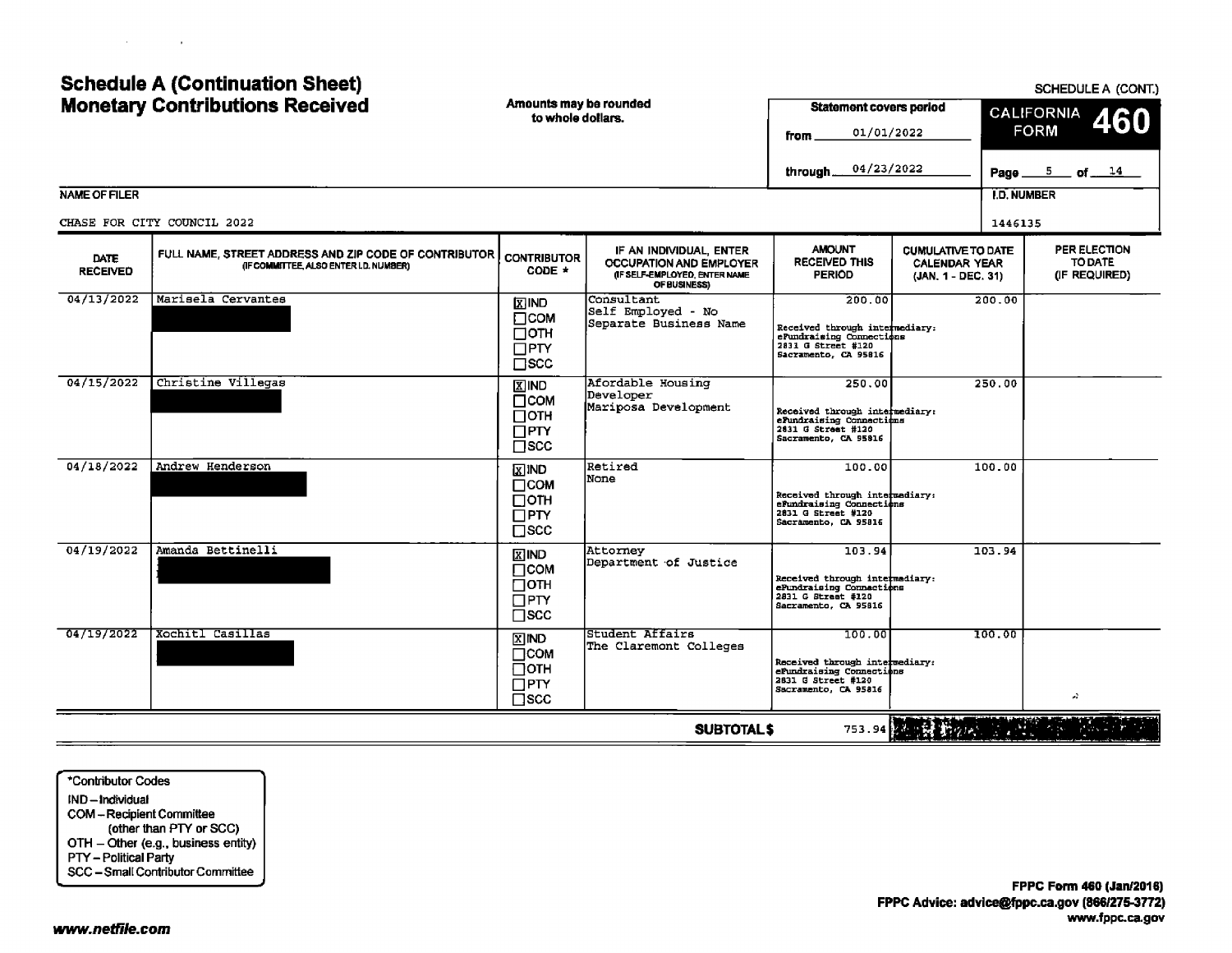| <b>Schedule A (Continuation Sheet)</b><br><b>Monetary Contributions Received</b> |                                                                                                 | Amounts may be rounded<br>to whole dollars.                                    |                                                                                                            |                                                                                                                    | <b>Statement covers period</b><br>01/01/2022                            | SCHEDULE A (CONT.)<br><b>CALIFORNIA</b><br>460<br><b>FORM</b> |                                          |  |
|----------------------------------------------------------------------------------|-------------------------------------------------------------------------------------------------|--------------------------------------------------------------------------------|------------------------------------------------------------------------------------------------------------|--------------------------------------------------------------------------------------------------------------------|-------------------------------------------------------------------------|---------------------------------------------------------------|------------------------------------------|--|
|                                                                                  |                                                                                                 |                                                                                |                                                                                                            | 04/23/2022<br>through.                                                                                             |                                                                         | Page __                                                       | $\frac{6}{ }$ of $\frac{14}{ }$          |  |
| <b>NAME OF FILER</b>                                                             | CHASE FOR CITY COUNCIL 2022                                                                     |                                                                                |                                                                                                            |                                                                                                                    |                                                                         | <b>I.D. NUMBER</b>                                            |                                          |  |
|                                                                                  |                                                                                                 |                                                                                |                                                                                                            |                                                                                                                    |                                                                         | 1446135                                                       |                                          |  |
| <b>DATE</b><br><b>RECEIVED</b>                                                   | FULL NAME, STREET ADDRESS AND ZIP CODE OF CONTRIBUTOR<br>(IF COMMITTEE, ALSO ENTER I.D. NUMBER) | <b>CONTRIBUTOR</b><br>$CODE$ $*$                                               | IF AN INDIVIDUAL, ENTER<br><b>OCCUPATION AND EMPLOYER</b><br>(IF SELF-EMPLOYED, ENTER NAME<br>OF BUSINESS) | <b>AMOUNT</b><br><b>RECEIVED THIS</b><br>PERIOD                                                                    | <b>CUMULATIVE TO DATE</b><br><b>CALENDAR YEAR</b><br>(JAN. 1 - DEC. 31) |                                                               | PER ELECTION<br>TO DATE<br>(IF REQUIRED) |  |
| 04/19/2022                                                                       | Charity Chandler-Cole                                                                           | $\mathbb{X}$ IND<br>$\Box$ COM<br>$\Box$ oth<br>$\square$ PTY<br>$\square$ scc | CEO<br>Court Appointed Special<br>Advocate of Los Angeles                                                  | 250.00<br>Received through intermediary:<br>eFundraising Connections<br>2831 G Street #120<br>Sacramento, CA 95816 |                                                                         | 250.00                                                        |                                          |  |
| 04/19/2022                                                                       | Marie Kellier                                                                                   | <b>X</b> IND<br>$\Box$ COM<br>$\Box$ OTH<br>$\Box$ PTY<br>$\square$ scc        | Producer<br>Marikel                                                                                        | 103.94<br>Received through intermediary;<br>eFundraising Connections<br>2831 G Street #120<br>Sacramento, CA 95816 |                                                                         | 103.94                                                        |                                          |  |
| 04/19/2022                                                                       | Uchenna Nworqu                                                                                  | $X$ IND<br>$\Box$ COM<br>$\Box$ OTH<br>$\square$ PTY<br>$\square$ SCC          | Accountant<br>Los Angeles County<br>Department of Health<br>Services                                       | 100.00<br>Received through intermediary:<br>eFundraising Connections<br>2831 G Street #120<br>Sacramento, CA 95816 |                                                                         | 100.00                                                        |                                          |  |
| 04/20/2022                                                                       | Kate Pynoos                                                                                     | <b>X</b> IND<br>$\Box$ COM<br>⊟отн<br>$\Box$ PTY<br>$\Box$ scc                 | Not Employed<br>None                                                                                       | 200.00<br>Received through intermediary:<br>eFundraising Connections<br>2831 G Street #120<br>Sacramento, CA 95816 |                                                                         | 200.00                                                        |                                          |  |
| 04/20/2022                                                                       | Jacqueline Robinson                                                                             | $X$ IND<br>$\Box$ COM<br>$\Box$ OTH<br>$\Box$ PTY<br>$\square$ scc             | SE Manager<br>Blue Shield CA                                                                               | 103.94<br>Received through intermediary:<br>eFundraising Connections<br>2831 G Street #120<br>Sacramento, CA 95816 |                                                                         | 103.94                                                        |                                          |  |
|                                                                                  |                                                                                                 |                                                                                | <b>SUBTOTALS</b>                                                                                           | 757.88                                                                                                             |                                                                         |                                                               |                                          |  |

\*Contributor Codes IND— Individual COM— Recipient Committee other than PTY or SCC)  $\mathsf{O}\square\mathsf{H}-\mathsf{U}\mathsf{Iner}$  (e.g., business entity) PTY— Political Party SCC— Small Contributor Committee  $\sim$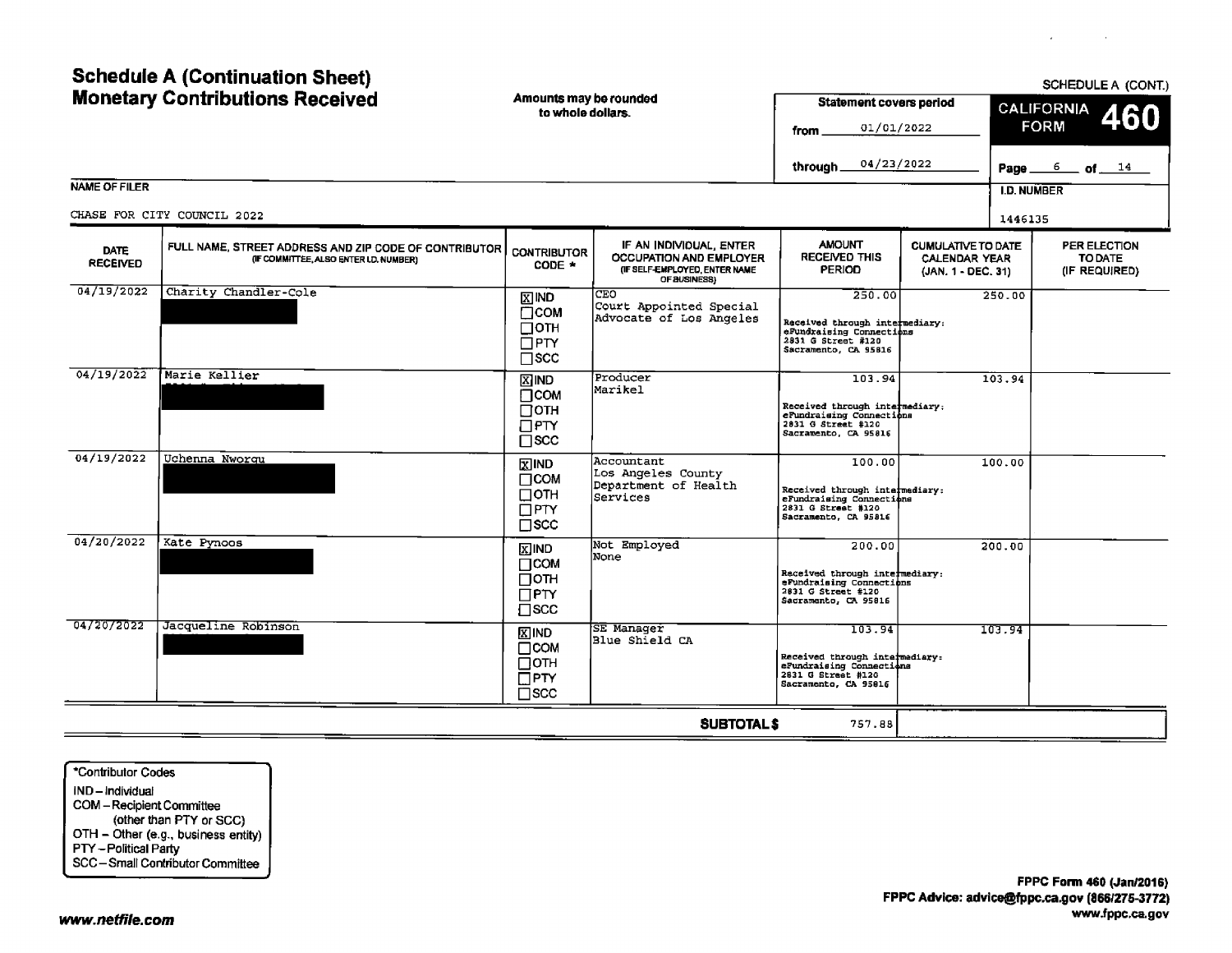## Schedule A (Continuation Sheet) Schedule A (CONT.) SCHEDULE A (CONT.) Monetary Contributions Received Amounts may be rounded and Statement covers period to whole dollars.

|                         |                                                                                                 | to whole dollars.                                                           |                                                                                                            | 01/01/2022<br>from .<br>04/23/2022                                                                                 |                                                                         | <u>CALIFORNIA</u><br><b>FORM</b> | 460                                      |
|-------------------------|-------------------------------------------------------------------------------------------------|-----------------------------------------------------------------------------|------------------------------------------------------------------------------------------------------------|--------------------------------------------------------------------------------------------------------------------|-------------------------------------------------------------------------|----------------------------------|------------------------------------------|
| NAME OF FILER           |                                                                                                 |                                                                             |                                                                                                            | through.                                                                                                           |                                                                         | <b>I.D. NUMBER</b>               | Page 7 of 14                             |
|                         |                                                                                                 |                                                                             |                                                                                                            |                                                                                                                    |                                                                         |                                  |                                          |
|                         | CHASE FOR CITY COUNCIL 2022                                                                     |                                                                             |                                                                                                            |                                                                                                                    |                                                                         | 1446135                          |                                          |
| DATE<br><b>RECEIVED</b> | FULL NAME, STREET ADDRESS AND ZIP CODE OF CONTRIBUTOR<br>(IF COMMITTEE, ALSO ENTER I.D. NUMBER) | <b>CONTRIBUTOR</b><br>CODE *                                                | IF AN INDIVIDUAL, ENTER<br><b>OCCUPATION AND EMPLOYER</b><br>(IF SELF-EMPLOYED, ENTER NAME<br>OF BUSINESS) | <b>AMOUNT</b><br><b>RECEIVED THIS</b><br><b>PERIOD</b>                                                             | <b>CUMULATIVE TO DATE</b><br><b>CALENDAR YEAR</b><br>(JAN. 1 - DEC. 31) |                                  | PER ELECTION<br>TO DATE<br>(IF REQUIRED) |
| 04/20/2022              | Caren Spilsbury                                                                                 | $\Sigma$ IND<br>Псом<br>⊟отн<br>$\Box$ PTY<br>$\square$ scc                 | Executive Director<br>Norwalk Chamber of<br>Commerce                                                       | 250.00<br>Received through intermediary:<br>eFundraising Connections<br>2831 G Street #120<br>Sacramento, CA 95816 |                                                                         | 250.00                           |                                          |
| 04/21/2022              | Avis Ridley-Thomas                                                                              | <b>XIND</b><br>$\Box$ COM<br>$\square$ OTH<br>$\Box$ PTY<br>$\square$ SCC   | Retired<br>None                                                                                            | 500.00<br>Received through intermediary:<br>eFundraising Connections<br>2831 G Street #120<br>Sacramento, CA 95816 |                                                                         | 500.00                           |                                          |
|                         |                                                                                                 | $\square$ IND<br>$\Box$ COM<br>$\Box$ OTH<br>$\square$ PTY<br>$\square$ SCC |                                                                                                            |                                                                                                                    |                                                                         |                                  |                                          |
|                         |                                                                                                 | $\square$ IND<br>$\Box$ COM<br>$\Box$ OTH<br>$\Box$ PTY<br>$\square$ scc    |                                                                                                            |                                                                                                                    |                                                                         |                                  |                                          |
|                         |                                                                                                 | $\Box$ ind<br>$\Box$ COM<br>$\Box$ OTH<br>$\bar{\Box}$ PTY<br>$\square$ scc |                                                                                                            |                                                                                                                    |                                                                         |                                  |                                          |
|                         |                                                                                                 |                                                                             | <b>SUBTOTAL\$</b>                                                                                          |                                                                                                                    | 750.00 THE RESIDENCE OF THE CONTRACTOR                                  |                                  |                                          |

Contributor Codes IND— Individual COM—Recipient Committee other than PTY or SCC) OTH - Other (e.g., business entity) PTY— Political Party SCC— Small Contributor Committee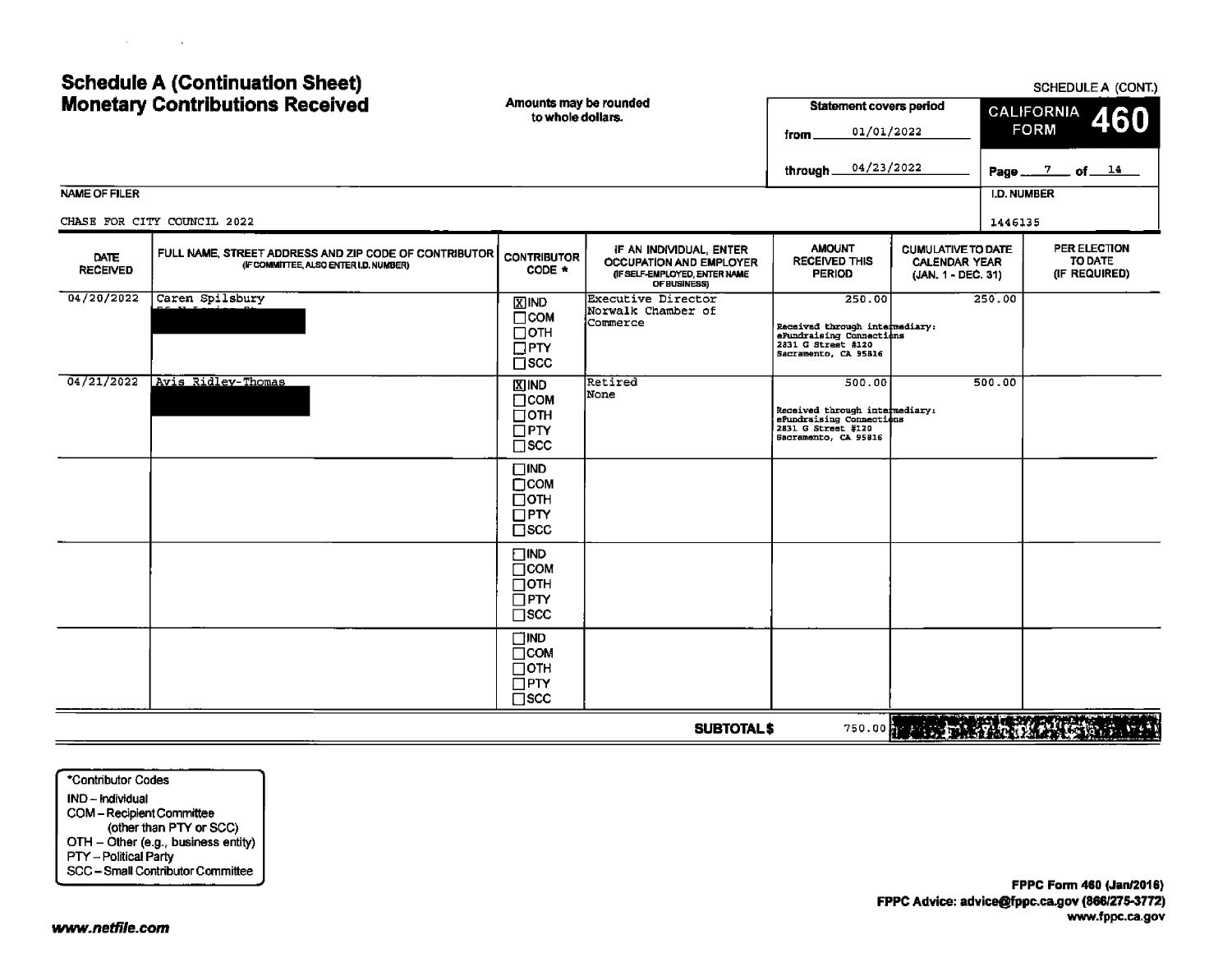$C$ 

**Carl Commercial** 

| <b>Schedule B-Part 1</b>                                                                                                                           |                                                                                                                   |                                                                                |                                                               |                                                          |                                                                    |                                                                    |                                                                       | SCHEDULE B-PART 1                                                         |
|----------------------------------------------------------------------------------------------------------------------------------------------------|-------------------------------------------------------------------------------------------------------------------|--------------------------------------------------------------------------------|---------------------------------------------------------------|----------------------------------------------------------|--------------------------------------------------------------------|--------------------------------------------------------------------|-----------------------------------------------------------------------|---------------------------------------------------------------------------|
| <b>Loans Received</b>                                                                                                                              |                                                                                                                   | Amounts may be rounded<br>to whole dollars.                                    |                                                               |                                                          | <b>Statement covers period</b>                                     |                                                                    | <b>CALIFORNIA</b>                                                     | 460                                                                       |
|                                                                                                                                                    |                                                                                                                   |                                                                                |                                                               |                                                          | from .                                                             | 01/01/2022                                                         | <b>FORM</b>                                                           |                                                                           |
| SEE INSTRUCTIONS ON REVERSE                                                                                                                        |                                                                                                                   |                                                                                |                                                               |                                                          | through $\equiv$                                                   | 04/23/2022                                                         | Page ___6___                                                          | of $14$                                                                   |
| NAME OF FILER                                                                                                                                      |                                                                                                                   |                                                                                |                                                               |                                                          |                                                                    |                                                                    | I.D. NUMBER                                                           |                                                                           |
|                                                                                                                                                    |                                                                                                                   |                                                                                |                                                               |                                                          |                                                                    |                                                                    |                                                                       |                                                                           |
| CHASE FOR CITY COUNCIL 2022                                                                                                                        |                                                                                                                   |                                                                                |                                                               |                                                          |                                                                    |                                                                    | 1446135                                                               |                                                                           |
| FULL NAME, STREET ADDRESS AND ZIP CODE<br>OF LENDER<br>(IF COMMITTEE, ALSO ENTER I.D. NUMBER)                                                      | IF AN INDIVIDUAL, ENTER<br><b>OCCUPATION AND EMPLOYER</b><br>(IF SELF-EMPLOYED, ENTER<br><b>NAME OF BUSINESS)</b> | (a)<br>OUTSTANDING<br><b>BALANCE</b><br><b>BEGINNING THIS</b><br><b>PERIOD</b> | (b)<br><b>AMOUNT</b><br><b>RECEIVED THIS</b><br><b>PERIOD</b> | (c)<br><b>AMOUNT PAID</b><br>OR FORGIVEN<br>THIS PERIOD' | CUTSTANDING<br><b>BALANCE AT</b><br>CLOSE OF THIS<br><b>PERIOD</b> | $\left( n\right)$<br><b>INTEREST</b><br>PAID THIS<br><b>PERIOD</b> | 再<br><b>ORIGINAL</b><br><b>AMOUNT OF</b><br>LOAN                      | $\left( 9\right)$<br><b>CUMULATIVE</b><br><b>CONTRIBUTIONS</b><br>TO DATE |
| Cassandra Chase<br>20820 Elaine Ave<br>Lakewood, CA 90715                                                                                          | Educator<br>Community Partners                                                                                    |                                                                                |                                                               | $\Box$ PAID                                              |                                                                    |                                                                    |                                                                       | <b>CALENDARYEAR</b>                                                       |
|                                                                                                                                                    |                                                                                                                   |                                                                                |                                                               | ممنق<br>$\Box$ FORGIVEN                                  | ممتموسة— •                                                         | ەممە<br>RATE                                                       | 1.5.000.00                                                            | $5 - 5,000,00$<br>PER ELECTION**                                          |
| <sup>1</sup> ⊠ שו<br>$\Box$ COM $\Box$ OTH $\Box$ PTY $\Box$ SCC                                                                                   |                                                                                                                   | مملم                                                                           | 00 - 100 - 10 - 10                                            | $\cdot$ 0.00                                             | 03/11/2023<br>DATE DUE                                             | مم م                                                               | 03/11/2022<br><b>DATE INCURRED</b>                                    |                                                                           |
|                                                                                                                                                    |                                                                                                                   |                                                                                |                                                               | $\Box$ PAID                                              |                                                                    |                                                                    |                                                                       | <b>CALENDAR YEAR</b>                                                      |
|                                                                                                                                                    |                                                                                                                   |                                                                                |                                                               |                                                          |                                                                    | M                                                                  |                                                                       |                                                                           |
|                                                                                                                                                    |                                                                                                                   |                                                                                |                                                               | $\Box$ FORGIVEN                                          |                                                                    | <b>RATE</b>                                                        |                                                                       | PER ELECTION **                                                           |
| $\mathsf{T} \square$ IND<br>$\Box$ COM $\Box$ OTH $\Box$ PTY $\Box$ SCC                                                                            |                                                                                                                   |                                                                                |                                                               |                                                          | DATE DUE                                                           |                                                                    | <b>DATE INCURRED</b>                                                  |                                                                           |
|                                                                                                                                                    |                                                                                                                   |                                                                                |                                                               | $\Box$ PAID                                              |                                                                    |                                                                    |                                                                       | <b>CALENDAR YEAR</b>                                                      |
|                                                                                                                                                    |                                                                                                                   |                                                                                |                                                               | FORGIVEN                                                 |                                                                    | .%<br><b>RATE</b>                                                  |                                                                       | PER ELECTION**                                                            |
| <sup>†</sup> ⊡ ind<br>$\Box$ COM $\Box$ OTH $\Box$ PTY $\Box$ SCC                                                                                  |                                                                                                                   |                                                                                |                                                               |                                                          | DATE DUE                                                           |                                                                    | DATE INCURRED                                                         |                                                                           |
|                                                                                                                                                    |                                                                                                                   | <b>SUBTOTALS \$</b>                                                            | $5,000.00$ \$                                                 | 0.005                                                    | $5,000.00$ \$                                                      | 0.00                                                               |                                                                       |                                                                           |
| <b>Schedule B Summary</b>                                                                                                                          |                                                                                                                   |                                                                                |                                                               |                                                          |                                                                    | (Enter (e) on<br>Schedule E. Line 3)                               |                                                                       |                                                                           |
|                                                                                                                                                    |                                                                                                                   |                                                                                |                                                               |                                                          | 5,000.00                                                           |                                                                    |                                                                       |                                                                           |
| (Total Column (b) plus uniternized loans of less than \$100.)                                                                                      |                                                                                                                   |                                                                                |                                                               |                                                          |                                                                    |                                                                    | <b>TContributor Codes</b>                                             |                                                                           |
|                                                                                                                                                    |                                                                                                                   |                                                                                |                                                               |                                                          |                                                                    |                                                                    | IND-Individual                                                        |                                                                           |
| 0.00<br>(Total Column (c) plus loans under \$100 paid or forgiven.)<br>(Include loans paid by a third party that are also itemized on Schedule A.) |                                                                                                                   |                                                                                |                                                               |                                                          |                                                                    |                                                                    | <b>COM-Recipient Committee</b><br>OTH - Other (e.g., business entity) | (other than PTY or SCC)                                                   |
| Enter the net here and on the Summary Page, Column A, Line 2.                                                                                      |                                                                                                                   |                                                                                |                                                               |                                                          | 5,000.00<br>(May be a negative number)                             |                                                                    | PTY - Political Party<br>SCC - Small Contributor Committee            |                                                                           |
| *Amounts forgiven or paid by another party also must be reported on Schedule A.<br>** If required.                                                 |                                                                                                                   |                                                                                |                                                               |                                                          |                                                                    |                                                                    |                                                                       | FPPC Form 460 (Jan/2016                                                   |
|                                                                                                                                                    |                                                                                                                   |                                                                                |                                                               |                                                          |                                                                    |                                                                    |                                                                       |                                                                           |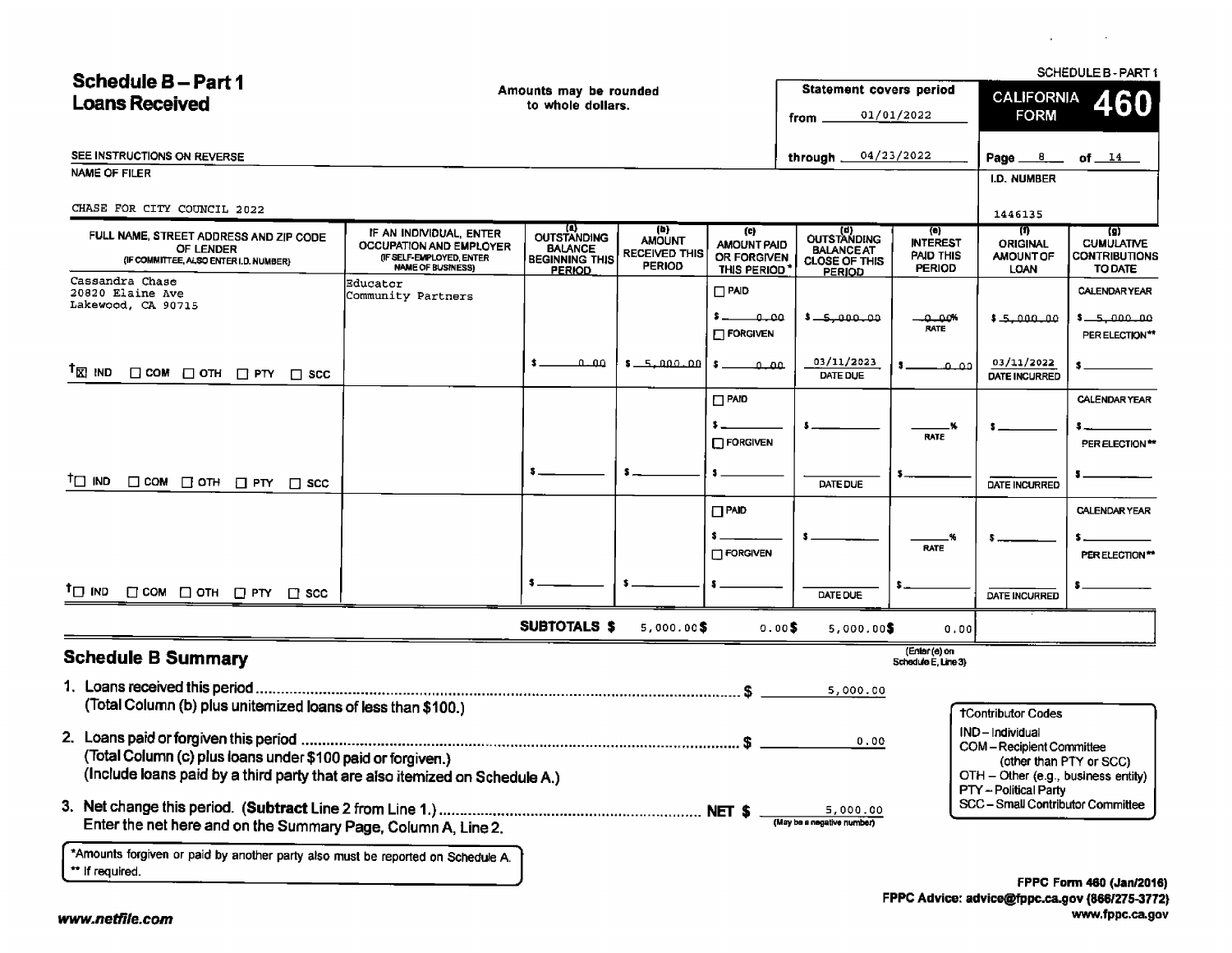| <b>Schedule E</b>           | Amounts may be rounded | <b>Statement covers period</b> | SCHEDULE E<br>CALIFORNIA<br>460 |
|-----------------------------|------------------------|--------------------------------|---------------------------------|
| <b>Payments Made</b>        | to whole dollars.      | 01/01/2022<br>from             | <b>FORM</b>                     |
| SEE INSTRUCTIONS ON REVERSE |                        | 04/23/2022<br>through _        | of $14$<br>Page $\frac{9}{2}$   |
| <b>NAME OF FILER</b>        |                        |                                | I.D. NUMBER                     |
| CHASE FOR CITY COUNCIL 2022 |                        |                                | 1446135                         |

### CODES: If one of the following codes accurately describes the payment, you may enter the code. Otherwise, describe the payment.

| <b>CMP</b> | campaign paraphernalia/misc.                                  | <b>MBR</b> | member communications                     |      | RAD radio airtime and production costs                    |
|------------|---------------------------------------------------------------|------------|-------------------------------------------|------|-----------------------------------------------------------|
|            | CNS campaign consultants                                      | MTG.       | meetings and appearances                  | RFD. | returned contributions                                    |
|            | CTB contribution (explain nonmonetary)*                       | OFC.       | office expenses                           |      | SAL campaign workers' salaries                            |
|            | CVC civic donations                                           | Æ          | petition circulating                      | TEL. | t.v. or cable airtime and production costs                |
| FIL I      | candidate filing/ballot fees                                  | <b>PHO</b> | phone banks                               | TRC. | candidate travel, lodging, and meals                      |
|            | FND fundraising events                                        | <b>POL</b> | polling and survey research               | TRS  | staff/spouse travel, lodging, and meals                   |
| IND.       | independent expenditure supporting/opposing others (explain)* | POS.       | postage, delivery and messenger services  | TSF  | transfer between committees of the same candidate/sponsor |
| LEG –      | legal defense                                                 | PRO.       | professional services (legal, accounting) |      | VOT voter registration                                    |
| பா         | campaign literature and mailings                              | PRT        | print ads                                 |      | WEB information technology costs (internet, e-mail)       |

| NAME AND ADDRESS OF PAYEE<br>(IF COMMITTEE, ALSO ENTER I.D. NUMBER)                                                                  | CODE | OR.<br><b>DESCRIPTION OF PAYMENT</b> | <b>AMOUNT PAID</b> |  |  |
|--------------------------------------------------------------------------------------------------------------------------------------|------|--------------------------------------|--------------------|--|--|
| City of Lakewood<br>5050 Clark Ave<br>Lakewood, CA 90712                                                                             | FIL. | Candidate Ballot Statement Fee       | 1,600.00           |  |  |
| Chase Card Services<br>270 Park Ave<br>New York, NY 10017                                                                            | CMP  | Endorsement Interview Fee            | 50.00              |  |  |
| eFundraising Connections<br>2831 G Street #120<br>Sacramento, CA 95816                                                               | CMP  | Credit Card Processing Fee           | 3.90               |  |  |
| * Payments that are contributions or independent expenditures must also be summarized on Schedule D.<br>1,653.90<br><b>SUBTOTALS</b> |      |                                      |                    |  |  |

## Schedule E Summary

 $\mathbf{A}$  and  $\mathbf{A}$  are  $\mathbf{A}$  . The set of  $\mathbf{A}$ 

|                                                                                                                              | 3,396.69 |
|------------------------------------------------------------------------------------------------------------------------------|----------|
|                                                                                                                              |          |
|                                                                                                                              |          |
| 4. Total payments made this period. (Add Lines 1, 2, and 3. Enter here and on the Summary Page, Column A, Line 6.)  TOTAL \$ | 3,459.41 |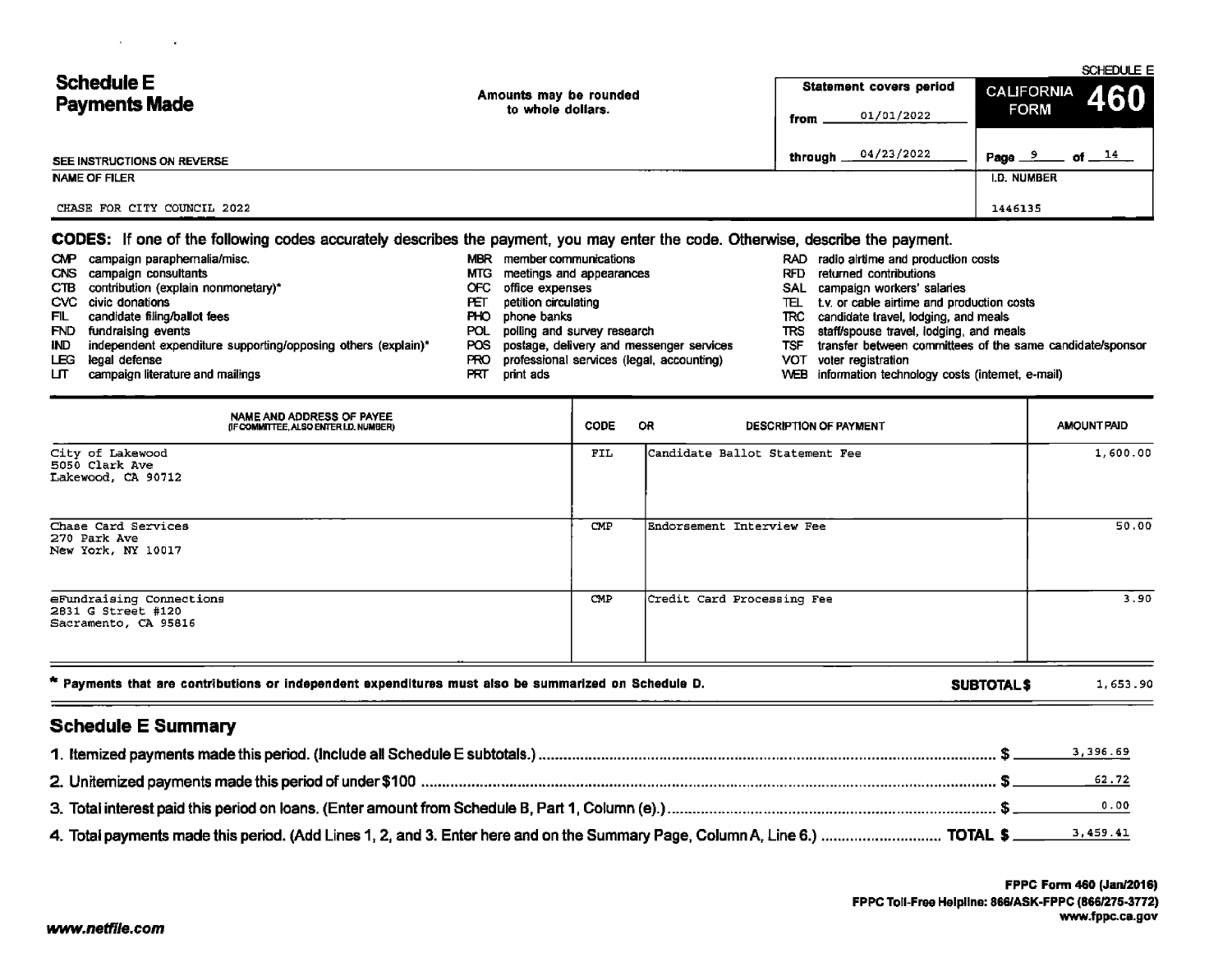| <b>Schedule E</b>                                                                                                                                                                           |                                                                                                                                                          |                                                                                                                                                                                                                    | SCHEDULE E (CONT.)       |  |  |
|---------------------------------------------------------------------------------------------------------------------------------------------------------------------------------------------|----------------------------------------------------------------------------------------------------------------------------------------------------------|--------------------------------------------------------------------------------------------------------------------------------------------------------------------------------------------------------------------|--------------------------|--|--|
| (Continuation Sheet)                                                                                                                                                                        | Amounts may be rounded                                                                                                                                   | <b>Statement covers period</b>                                                                                                                                                                                     | <b>CALIFORNIA</b><br>460 |  |  |
| <b>Payments Made</b>                                                                                                                                                                        | to whole dollars.                                                                                                                                        | 01/01/2022<br>from .                                                                                                                                                                                               | <b>FORM</b>              |  |  |
| SEE INSTRUCTIONS ON REVERSE                                                                                                                                                                 |                                                                                                                                                          | 04/23/2022<br>through __                                                                                                                                                                                           | Page $10$ of $14$        |  |  |
| NAME OF FILER                                                                                                                                                                               |                                                                                                                                                          |                                                                                                                                                                                                                    | <b>I.D. NUMBER</b>       |  |  |
| CHASE FOR CITY COUNCIL 2022                                                                                                                                                                 |                                                                                                                                                          |                                                                                                                                                                                                                    | 1446135                  |  |  |
|                                                                                                                                                                                             | CODES: If one of the following codes accurately describes the payment, you may enter the code. Otherwise, describe the payment.                          |                                                                                                                                                                                                                    |                          |  |  |
| <b>CMP</b><br>campaign paraphernalia/misc.<br>CNS.<br>campaign consultants<br>CTB.<br>contribution (explain nonmonetary)*<br>civic donations<br>CVC.<br>FL.<br>candidate filing/ballot fees | <b>MBR</b><br>member communications<br>MTG.<br>meetings and appearances<br>OFC.<br>office expenses<br>petition circulating<br>FЕТ<br>PНО.<br>phone banks | RAD radio airlime and production costs<br>returned contributions<br>RFD.<br>SAL<br>campaign workers' salaries<br>TEL.<br>t.v. or cable airtime and production costs<br>TRC<br>candidate travel, lodging, and meals |                          |  |  |
| <b>FND</b><br>fundraising events<br>$\mathbf{r}$<br>والمتاري والمستحقق والمتحل والمتحال والمتحدث والمتحال والمستحق والمستحقق والمستحقق والمستحقق والمتحالة والمتحال                         | POL.<br>polling and survey research                                                                                                                      | TRS<br>staff/spouse travel, lodging, and meals                                                                                                                                                                     |                          |  |  |

- 
- 
- FND fundraising events events events produces there are polling and survey research TRS staff/ spouse travel, lodging, and meals not meals independent expenditure supporting/opposing others (explain)\* POS postage, delivery IND independent expenditure supporting/opposing others (explain)<sup>\*</sup> POS postage, delivery and messenger services TSF transfer between committees in the same candidate transfer between committees of the same candidatels of
- LEG legal defense<br>LIT campaign literature and mailings expressional services ( legal, accounting) VOT campaign literature and mailings
- WEB information technology costs (internet, e-mail)

| NAME AND ADDRESS OF PAYEE<br>(IF COMMITTEE, ALSO ENTER I.D. NUMBER)                                | <b>CODE</b> | <b>OR</b><br><b>DESCRIPTION OF PAYMENT</b>   | <b>AMOUNT PAID</b> |
|----------------------------------------------------------------------------------------------------|-------------|----------------------------------------------|--------------------|
| Political Data Inc.<br>3780 Kilroy Airport Way #200<br>Long Beach, CA 90806                        | <b>CMP</b>  | Voter Data File                              | 250.00             |
| Political Reporting Plus<br>1 W. Manchester Blvd., Suite 700<br>Inglewood, CA 90301                | PRO.        | Political Accounting - Retainer & Set-Up Fee | 1,250.00           |
| eFundraising Connections<br>2831 G Street #120<br>Sacramento, CA 95816                             | CMP         | Credit Card Processing Fee                   | 18.45              |
| eFundraising Connections<br>2831 G Street #120<br>Sacramento, CA 95816                             | CMP         | Credit Card Processing Fee                   | 2.05               |
| eFundraising Connections<br>2831 G Street #120<br>Sacramento, CA 95816                             | CMP         | Credit Card Processing Fee                   | 4.45               |
| Payments that are contributions or independent expenditures must also be summarized on Schedule D. |             | <b>SUBTOTAL \$</b>                           | 1,524.95           |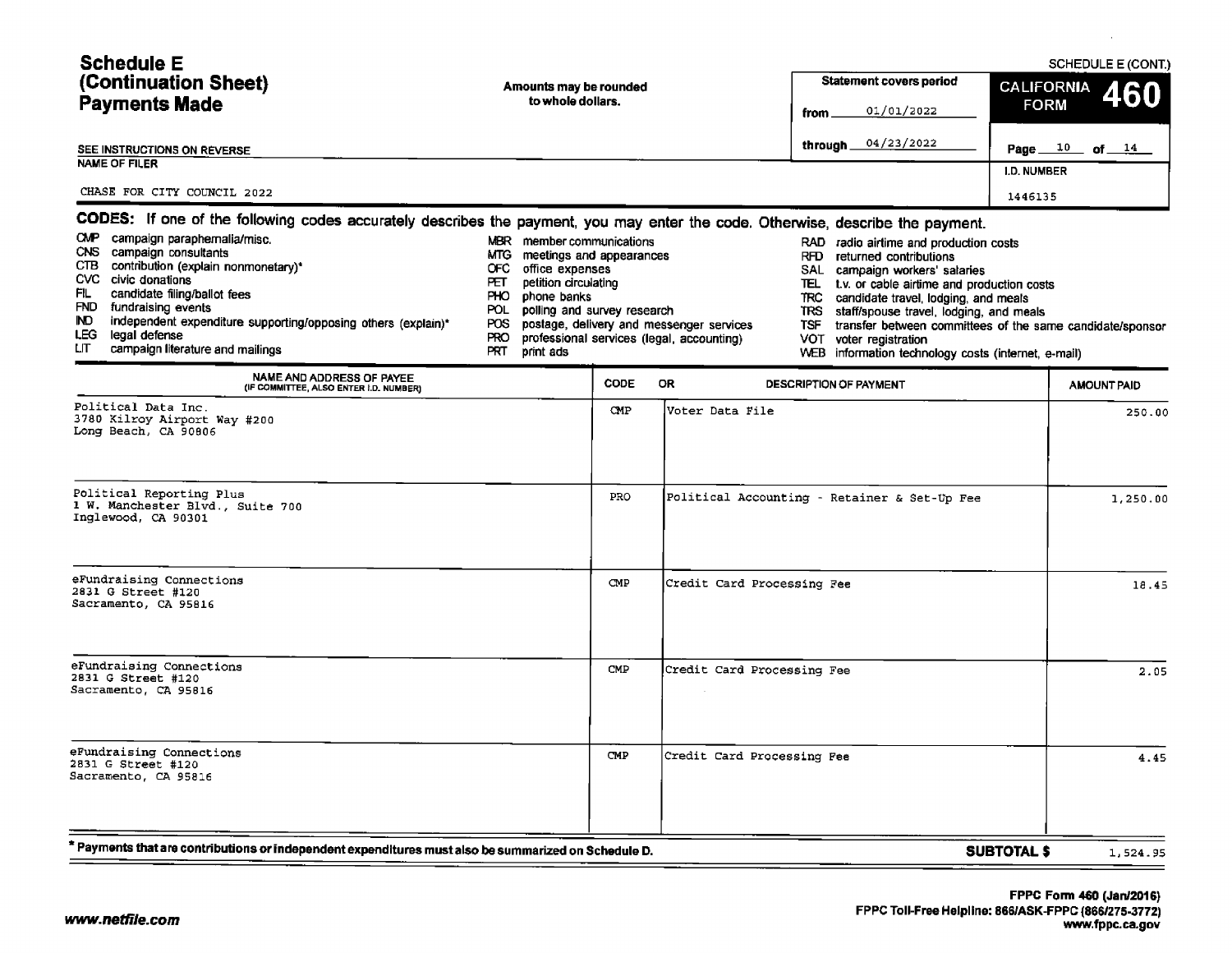| <b>Schedule E</b><br>(Continuation Sheet)<br><b>Payments Made</b><br>SEE INSTRUCTIONS ON REVERSE<br><b>NAME OF FILER</b><br>CHASE FOR CITY COUNCIL 2022                                                                                                                                                                                                                                                                                                                        | Amounts may be rounded<br>to whole dollars.                                                                                                                                                                                            |             |                                                                                       | <b>Statement covers period</b><br>01/01/2022<br>from<br>04/23/2022<br>through_                                                                                                                                                                                                                                                                                                                             | <b>CALIFORNIA</b><br><b>FORM</b><br>I.D. NUMBER<br>1446135 | SCHEDULE E (CONT.)<br>Page $11$ of $14$ |
|--------------------------------------------------------------------------------------------------------------------------------------------------------------------------------------------------------------------------------------------------------------------------------------------------------------------------------------------------------------------------------------------------------------------------------------------------------------------------------|----------------------------------------------------------------------------------------------------------------------------------------------------------------------------------------------------------------------------------------|-------------|---------------------------------------------------------------------------------------|------------------------------------------------------------------------------------------------------------------------------------------------------------------------------------------------------------------------------------------------------------------------------------------------------------------------------------------------------------------------------------------------------------|------------------------------------------------------------|-----------------------------------------|
| CODES: If one of the following codes accurately describes the payment, you may enter the code. Otherwise, describe the payment.<br>CMP campaign paraphernalia/misc.<br>campaign consultants<br>CNS.<br>CTB contribution (explain nonmonetary)*<br>CVC civic donations<br>candidate filing/ballot fees<br>FL<br>FND fundraising events<br>independent expenditure supporting/opposing others (explain)*<br>IND .<br>LEG legal defense<br>பா<br>campaign literature and mailings | MBR member communications<br>MTG.<br>meetings and appearances<br>office expenses<br>OFC.<br>petition circulating<br>FЕT.<br>PHO.<br>phone banks<br>polling and survey research<br>POL.<br>POS<br><b>PRO</b><br><b>FRT</b><br>print ads |             | postage, delivery and messenger services<br>professional services (legal, accounting) | RAD radio airtime and production costs<br>RFD returned contributions<br>SAL campaign workers' salaries<br>t.v. or cable airtime and production costs<br>ᅚ<br>TRC candidate travel, lodging, and meals<br>TRS staff/spouse travel, lodging, and meals<br>transfer between committees of the same candidate/sponsor<br>TSF.<br>VOT voter registration<br>WEB information technology costs (internet, e-mail) |                                                            |                                         |
| NAME AND ADDRESS OF PAYEE<br>(IF COMMITTEE, ALSO ENTER I.D. NUMBER)<br>eFundraising Connections<br>2831 G Street #120<br>Sacramento, CA 95816                                                                                                                                                                                                                                                                                                                                  |                                                                                                                                                                                                                                        | CODE<br>CMP | <b>OR</b><br>Credit Card Processing Fee                                               | DESCRIPTION OF PAYMENT                                                                                                                                                                                                                                                                                                                                                                                     |                                                            | <b>AMOUNT PAID</b><br>3.94              |
| eFundraising Connections<br>2831 G Street #120<br>Sacramento, CA 95816                                                                                                                                                                                                                                                                                                                                                                                                         |                                                                                                                                                                                                                                        | <b>CMP</b>  | Credit Card Processing Fee                                                            |                                                                                                                                                                                                                                                                                                                                                                                                            |                                                            | 1.18                                    |
| Chase Card Services<br>270 Park Ave<br>New York, NY 10017                                                                                                                                                                                                                                                                                                                                                                                                                      |                                                                                                                                                                                                                                        | CMP         | Endorsement Interview Fee                                                             |                                                                                                                                                                                                                                                                                                                                                                                                            |                                                            | 100.00                                  |
| eFundraising Connections<br>2831 G Street #120<br>Sacramento, CA 95816                                                                                                                                                                                                                                                                                                                                                                                                         |                                                                                                                                                                                                                                        | CMP         | Credit Card Processing Fee                                                            |                                                                                                                                                                                                                                                                                                                                                                                                            |                                                            | 6.15                                    |
| eFundraising Connections<br>2831 G Street #120<br>Sacramento, CA 95816                                                                                                                                                                                                                                                                                                                                                                                                         |                                                                                                                                                                                                                                        | CMP         | Credit Card Processing Fee                                                            |                                                                                                                                                                                                                                                                                                                                                                                                            |                                                            | 3.80                                    |
| * Payments that are contributions or independent expenditures must also be summarized on Schedule D.                                                                                                                                                                                                                                                                                                                                                                           |                                                                                                                                                                                                                                        |             |                                                                                       |                                                                                                                                                                                                                                                                                                                                                                                                            | <b>SUBTOTAL \$</b>                                         | 115.07                                  |

 $\mathbf{A}$  and  $\mathbf{A}$  are  $\mathbf{A}$  and  $\mathbf{A}$ 

 $\sim$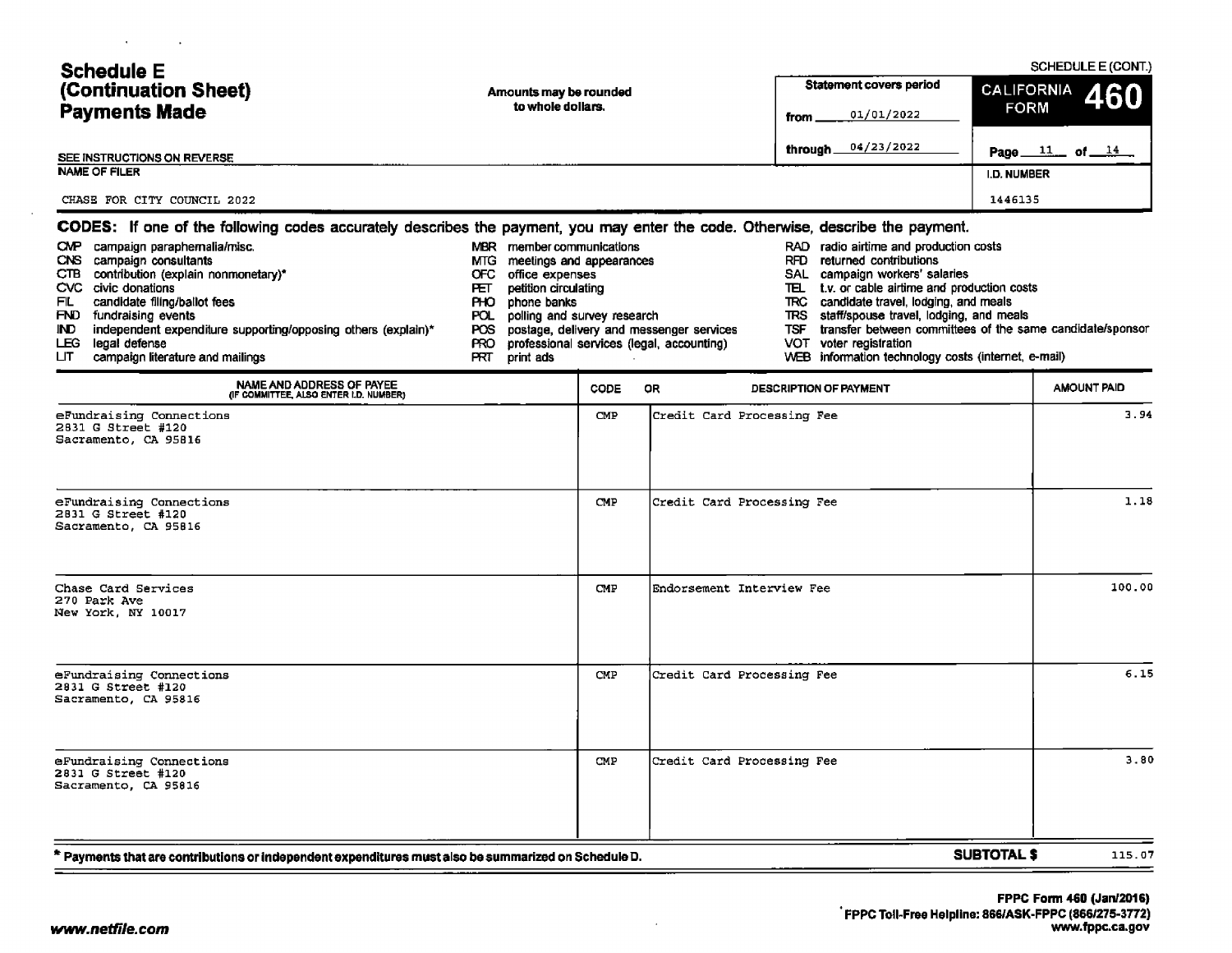| <b>Schedule E</b>           |                                                                                                                              |                         |                      |  |  |  |  |
|-----------------------------|------------------------------------------------------------------------------------------------------------------------------|-------------------------|----------------------|--|--|--|--|
| (Continuation Sheet)        | Amounts may be rounded                                                                                                       | Statement covers period | CALIFORNIA 460       |  |  |  |  |
| <b>Payments Made</b>        | to whole dollars.                                                                                                            | 01/01/2022<br>from .    | <b>FORM</b>          |  |  |  |  |
| SEE INSTRUCTIONS ON REVERSE |                                                                                                                              | through 04/23/2022      | Page $12$<br>of $14$ |  |  |  |  |
| <b>NAME OF FILER</b>        |                                                                                                                              |                         | <b>I.D. NUMBER</b>   |  |  |  |  |
| CHASE FOR CITY COUNCIL 2022 |                                                                                                                              |                         | 1446135              |  |  |  |  |
|                             | CODES: If one of the following codes accurately describes the nayment you may enter the code. Otherwise describe the payment |                         |                      |  |  |  |  |

|            | <b>Example the constructs</b> sease accuratory accomposition payment, you may chief the coup. Otherwise, describe the payment, |      |                                               |      |                                                          |
|------------|--------------------------------------------------------------------------------------------------------------------------------|------|-----------------------------------------------|------|----------------------------------------------------------|
| <b>CMP</b> | campaign paraphernalia/misc.                                                                                                   | MBR. | member communications                         |      | RAD radio airtime and production costs                   |
|            | CNS campaign consultants                                                                                                       |      | MTG meetings and appearances                  | RFD. | returned contributions                                   |
| CTB.       | contribution (explain nonmonetary)*                                                                                            | OFC. | office expenses                               | SAL  | campaign workers' salaries                               |
|            | CVC civic donations                                                                                                            | ÆТ   | petition circulating                          | ш    | t.v. or cable airtime and production costs               |
| FIL.       | candidate filing/ballot fees                                                                                                   |      | PHO phone banks                               | TRC. | candidate travel, lodging, and meals                     |
|            | FND fundraising events                                                                                                         |      | POL polling and survey research               | TRS  | staff/spouse travel, lodging, and meals                  |
| ND.        | independent expenditure supporting/opposing others (explain)*                                                                  |      | POS postage, delivery and messenger services  | TSF  | transfer between committees of the same candidate/sponso |
| பா         | LEG legal defense                                                                                                              |      | PRO professional services (legal, accounting) | VOT. | voter registration                                       |
|            | campaign literature and mailings                                                                                               |      | print ads                                     |      | WEB information technology costs (internet e-mail)       |

| NAME AND ADDRESS OF PAYEE<br>(IF COMMITTEE, ALSO ENTER I.D. NUMBER)                                | CODE       | OR.<br><b>DESCRIPTION OF PAYMENT</b> |                    | <b>AMOUNT PAID</b> |
|----------------------------------------------------------------------------------------------------|------------|--------------------------------------|--------------------|--------------------|
| eFundraising Connections<br>2831 G Street #120<br>Sacramento, CA 95816                             | <b>CMP</b> | Credit Card Processing Fee           |                    | 9.35               |
| eFundraising Connections<br>2831 G Street #120<br>Sacramento, CA 95816                             | CMP        | Credit Card Processing Fee           |                    | 11.98              |
| eFundraising Connections<br>2831 G Street #120<br>Sacramento, CA 95816                             | CMP        | Credit Card Processing Fee           |                    | 9.23               |
| eFundraising Connections<br>2831 G Street #120<br>Sacramento, CA 95816                             | CMP        | Credit Card Processing Fee           |                    | 1.18               |
| eFundraising Connections<br>2831 G Street #120<br>Sacramento, CA 95816                             | CMP        | Credit Card Processing Fee           |                    | 24.53              |
| Payments that are contributions or independent expenditures must also be summarized on Schedule D. |            |                                      | <b>SUBTOTAL \$</b> | 56.27              |

WEB information technology costs (internet, e-mail)

 $\bullet$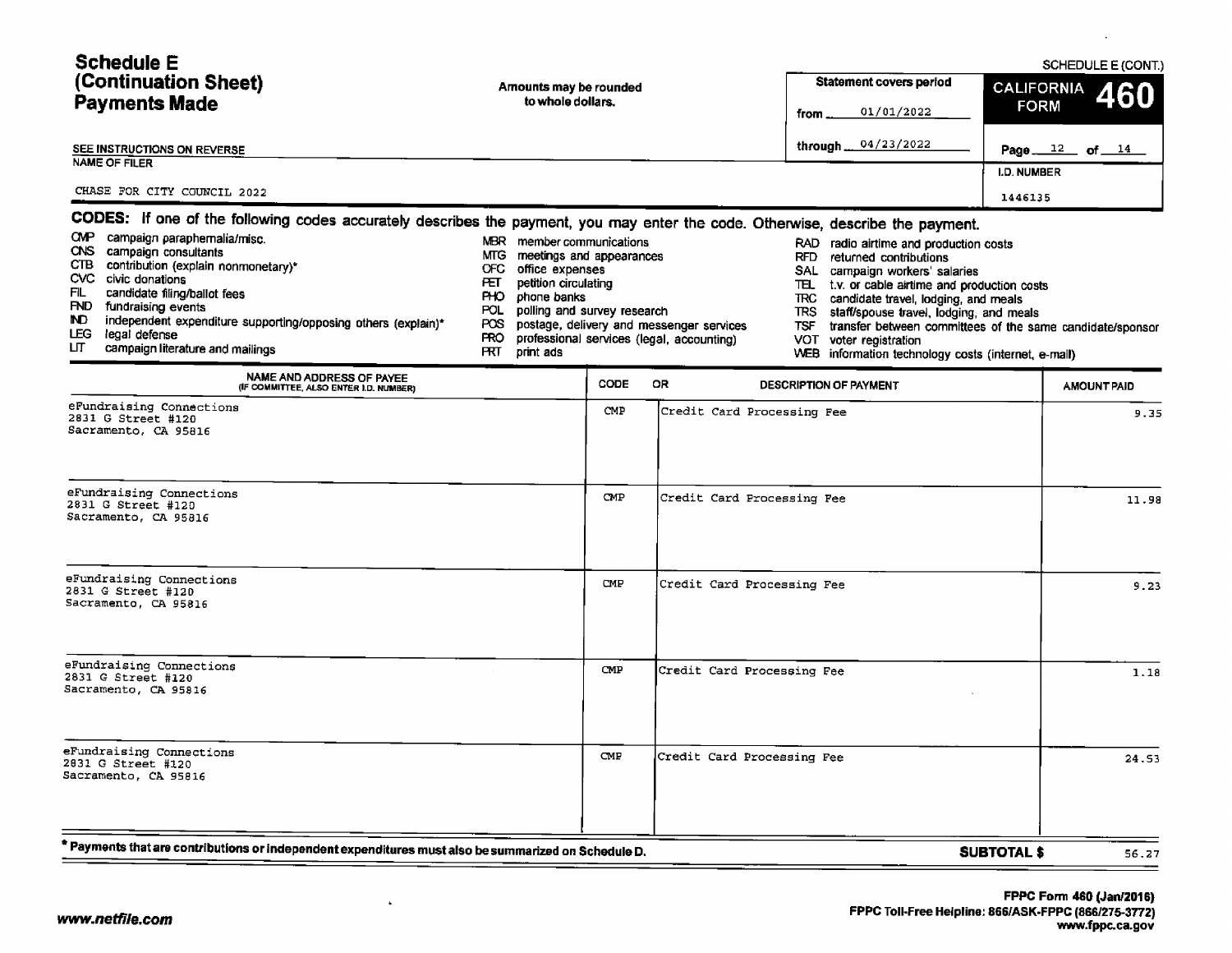| <b>Schedule E</b>                                                                                                                                                                                                                                                                                                                                     |                                                                                                                                                                                                                               |                        |                                                                                       | SCHEDULE E (CONT.)                                                                                                                                                                                                                                                                                                                                                              |                                                           |       |
|-------------------------------------------------------------------------------------------------------------------------------------------------------------------------------------------------------------------------------------------------------------------------------------------------------------------------------------------------------|-------------------------------------------------------------------------------------------------------------------------------------------------------------------------------------------------------------------------------|------------------------|---------------------------------------------------------------------------------------|---------------------------------------------------------------------------------------------------------------------------------------------------------------------------------------------------------------------------------------------------------------------------------------------------------------------------------------------------------------------------------|-----------------------------------------------------------|-------|
| (Continuation Sheet)                                                                                                                                                                                                                                                                                                                                  |                                                                                                                                                                                                                               | Amounts may be rounded |                                                                                       | <b>Statement covers period</b>                                                                                                                                                                                                                                                                                                                                                  | <b>CALIFORNIA</b><br>460                                  |       |
| <b>Payments Made</b>                                                                                                                                                                                                                                                                                                                                  | to whole dollars.                                                                                                                                                                                                             |                        |                                                                                       | 01/01/2022<br>from                                                                                                                                                                                                                                                                                                                                                              | <b>FORM</b>                                               |       |
| SEE INSTRUCTIONS ON REVERSE                                                                                                                                                                                                                                                                                                                           |                                                                                                                                                                                                                               |                        |                                                                                       | 04/23/2022<br>through.                                                                                                                                                                                                                                                                                                                                                          | Page $13$<br>of $14$                                      |       |
| <b>NAME OF FILER</b>                                                                                                                                                                                                                                                                                                                                  |                                                                                                                                                                                                                               |                        |                                                                                       |                                                                                                                                                                                                                                                                                                                                                                                 | <b>I.D. NUMBER</b>                                        |       |
| CHASE FOR CITY COUNCIL 2022                                                                                                                                                                                                                                                                                                                           |                                                                                                                                                                                                                               |                        |                                                                                       |                                                                                                                                                                                                                                                                                                                                                                                 | 1446135                                                   |       |
| CODES: If one of the following codes accurately describes the payment, you may enter the code. Otherwise, describe the payment.                                                                                                                                                                                                                       |                                                                                                                                                                                                                               |                        |                                                                                       |                                                                                                                                                                                                                                                                                                                                                                                 |                                                           |       |
| CMP campaign paraphernalia/misc.<br>CNS campaign consultants<br>contribution (explain nonmonetary)*<br><b>CTB</b><br>CVC civic donations<br>candidate filing/ballot fees<br>FIL<br>FND fundraising events<br>independent expenditure supporting/opposing others (explain)*<br>IND.<br>LEG.<br>legal defense<br>LГ<br>campaign literature and mailings | member communications<br>MBR<br>MTG.<br>meetings and appearances<br>office expenses<br>OFC.<br>petition circulating<br>PET.<br>PHO.<br>phone banks<br>polling and survey research<br>POL.<br>POS.<br>PRO.<br>PRT<br>print ads |                        | postage, delivery and messenger services<br>professional services (legal, accounting) | RAD radio airtime and production costs<br>RFD returned contributions<br>SAL campaign workers' salaries<br>t.v. or cable airtime and production costs<br>℡<br>candidate travel, lodging, and meals<br><b>TRC</b><br>staff/spouse travel, lodging, and meals<br><b>TRS</b><br><b>TSF</b><br>voter registration<br>VOT.<br>information technology costs (internet, e-mail)<br>WEB. | transfer between committees of the same candidate/sponsor |       |
| NAME AND ADDRESS OF PAYEE<br>(IF COMMITTEE, ALSO ENTER I.D. NUMBER)                                                                                                                                                                                                                                                                                   |                                                                                                                                                                                                                               | <b>CODE</b>            | <b>OR</b>                                                                             | DESCRIPTION OF PAYMENT                                                                                                                                                                                                                                                                                                                                                          | <b>AMOUNT PAID</b>                                        |       |
| eFundraising Connections<br>2831 G Street #120<br>Sacramento, CA 95816<br>eFundraising Connections<br>2831 G Street #120                                                                                                                                                                                                                              |                                                                                                                                                                                                                               | CMP.<br>CMP            | Credit Card Processing Fee<br>Credit Card Processing Fee                              |                                                                                                                                                                                                                                                                                                                                                                                 | 19.92<br>26.58                                            |       |
| Sacramento, CA 95816<br>Payments that are contributions or independent expenditures must also be summarized on Schedule D. *                                                                                                                                                                                                                          |                                                                                                                                                                                                                               |                        |                                                                                       |                                                                                                                                                                                                                                                                                                                                                                                 | <b>SUBTOTAL \$</b>                                        | 46.50 |

 $\mathbf{r}$